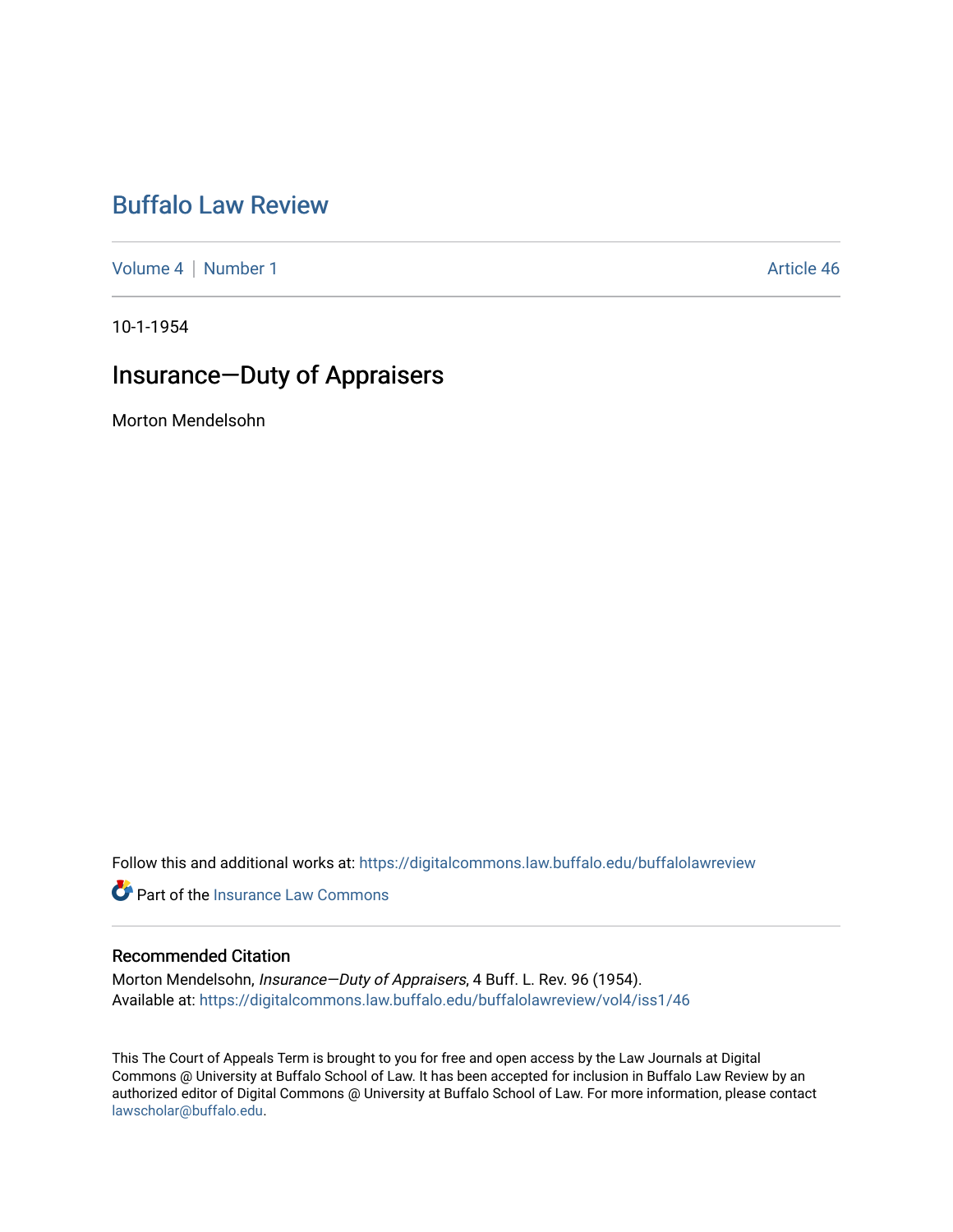### *Duty of Appraisers*

Conduct of appraisers in determining the fire loss of insured premises was unanimously condemned by the Court of Appeals in *Gervant v. New England Fire Ins. Co.2'* The policy contained the usual provision for appointment of an appraiser by the insured and the insurer respectively, and the selection by them of an impartial umpire. It appeared that the umpire and the appraiser selected by the insurer disregarded evidence presented by claimant's appraiser as to market value, rental income and original cost of the premises, and confined their valuation to replacement cost less depreciation, and insurable value.

The court found that the intentional exclusion of relevant factors constituted legal misconduct, and affirmed vacation of the award.

"Actual cash value" of premises under a standard fire insurance policy in New York can be determined only by receiving all pertinent evidence, and such factors as were offered in the instant case may not be excluded.<sup>25</sup> It follows, therefore, that refusal to hear such evidence is legal misconduct warranting reversal.26

Mere inadequacy of the award, however, does not justify annulling **it,27** although gross inadequacy may have a bearing as evidence of misconduct.<sup>28</sup> Indeed, the court may not examine the merits of the appraisers' decision, except under statutory authorization.29 Nor is departure from formal technicalities, without a showing of attendant injury, sufficient to nullify an award.<sup>30</sup>

Insurance appraisals are far less formal than arbitration proceedings at common law or under the statute, but the general rules as to duties of appraisers nevertheless apply to both,<sup>31</sup> at least as to the duty of an umpire to examine and consider the evidence and appraisals of both appraisers. Perfunctory, hasty

<sup>24.</sup> **306** N.Y. **393, 118 N. E. 2d** 574 (1954). *25. McAnarney v. Newark Fire Ins. Co., 247* N.Y. 176, **159 N.E. 902 (1928).**

*<sup>26.</sup>* Strome *v. London Assur. Corp.,* 20 App. Div. 571, 47 **N.** Y. Supp. 481, *aff'd,* **162** N.Y. 627, **57 N.E.** 1125 (1900) *; Van Cortlandt v. Underhill,* 17 Johns. 405 (1819) **;** *Halstcad v. Seaman, 82* N. Y. *27* (1880) ; In re *Rosenberg,* **180** Misc. **500,** 41 *N.* Y. S. 2d 14 (Sup. **Ct.** 1943). *27. Masury v. Whiton,* 111 N.Y. 679, **18 N.E. 638** (1888).

**<sup>28.</sup>** See, 7 CoucH, *op. cit., supra* note **15,** § 1620.

**<sup>29.</sup>** See, C. P. A. § 1462; and, In re *Rosenberg, supra* note **26.**

<sup>30.</sup> Gerli & Co. v. Oscar Heineman Corp., 258 N. Y. 484, 180 N. E. 243 (1932).<br>31. Fleming v. Phoenix Assurance Co., 75 Hun. 530 (1894); De Groot v. Fulton<br>Fire Ins. Co., 4 Robt. 504 (1867); Bradshaw v. Agricultural Ins. Co 32 **N.E.** 1055 (1893).